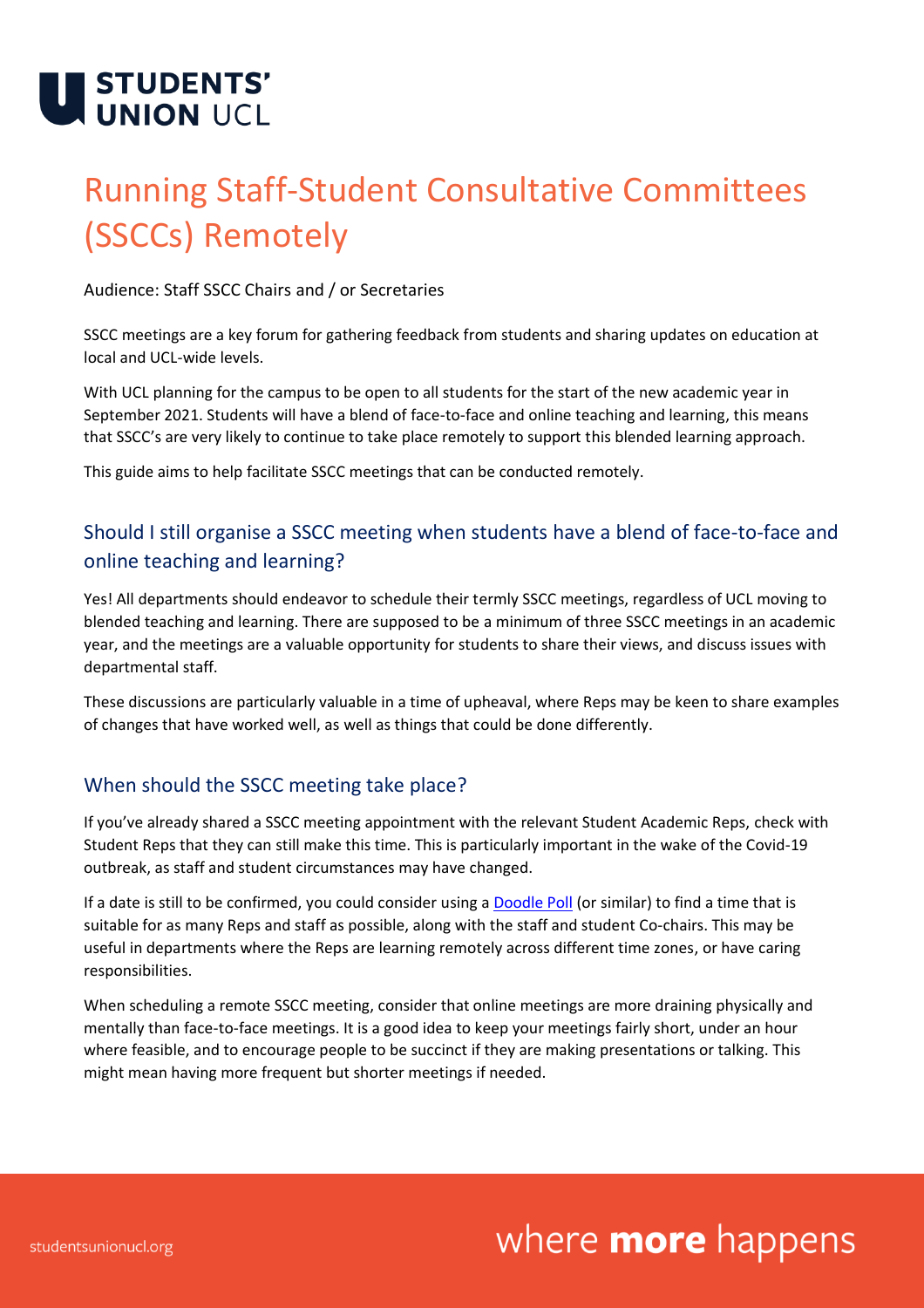

### What's the best platform for hosting the SSCC meeting?

Microsoft Teams is recommended as a very well-rounded[, secure](https://www.ucl.ac.uk/data-protection/covid-19-data-protection-faqs?utm_source=UCL%20%28Internal%20Communications%29&utm_medium=email&utm_campaign=11451182_Covid-19%20All%20Staff%20Email%3A%202%20April&utm_content=UCL%20Data%20Protection%20website) and familiar option for UCL staff and students.

The benefits of Microsoft Teams are:

- Availability the Teams app is installed as standard on UCL staff computers, and is easy to download to any computers or mobile devices for staff and students who don't have it yet. Staff and students should download the app wherever possible, as accessing via web browsers is extremely demanding on bandwidth, and not all browsers are supported.
- [Recording](https://liveuclac.sharepoint.com/sites/SharePointandMicrosoftTeams/SitePages/Recording-in-Microsoft-Teams.aspx) Participants in a Teams meeting can choose to record the conversation. This is useful if SSCC Chairs would like to share a recording of the discussion with staff or students who can't join the call at a specific time (NB: recordings will be stored in the Teams Chat). Don't forget to confirm that all participants are happy to be recorded, and clarify how the recording will be used i.e. to support minute writing.
- Screen sharing When running a Teams meeting, you can share your screen with the other participants. This is helpful when presenting PowerPoint slides, so the participants are viewing the same section of a presentation.
- Chat functionality students and staff can add text comments in the chat for the meeting, allowing the chair and others to register issues arising. Students may feel more comfortable doing this than speaking. The chat is saved at the end of the meeting. You can also ask SSCC members to use the chat function to indicate when they want to speak ('raise hand').
- File sharing Files can be shared within a Team, chat or meeting, and the sharing of documentation in this way is supported by UCL ISD.
- Accessibility: Teams has a [Live Captions facility,](https://liveuclac.sharepoint.com/sites/SharePointandMicrosoftTeams/SitePages/Using-Live-Captions-in-a-Meeting.aspx) and Office 365 has [additional](https://support.office.com/en-gb/article/office-accessibility-center-resources-for-people-with-disabilities-ecab0fcf-d143-4fe8-a2ff-6cd596bddc6d) accessibility functionality.

You can also find a range of dedicated Microsoft Teams support resources for UCL staff [on this landing page.](https://liveuclac.sharepoint.com/sites/SharePointandMicrosoftTeams/) This includes UCL's in-depth guide t[o running large meetings on Teams.](https://liveuclac.sharepoint.com/sites/SharePointandMicrosoftTeams/Shared%20Documents/Forms/AllItems.aspx?id=%2Fsites%2FSharePointandMicrosoftTeams%2FShared%20Documents%2FTeamsLargeMeetings%2FTeams%20%2D%20Large%20Meetings%20Guidance%2Epdf&parent=%2Fsites%2FSharePointandMicrosoftTeams%2FShared%20Documents%2FTeamsLargeMeetings)

UCL staff are also welcome to run SSCC [meetings via Zoom,](https://liveuclac.sharepoint.com/sites/Zoom) which is particularly helpful if some of the SSCC participants will be joining the meeting from mainland China.

## where **more** happens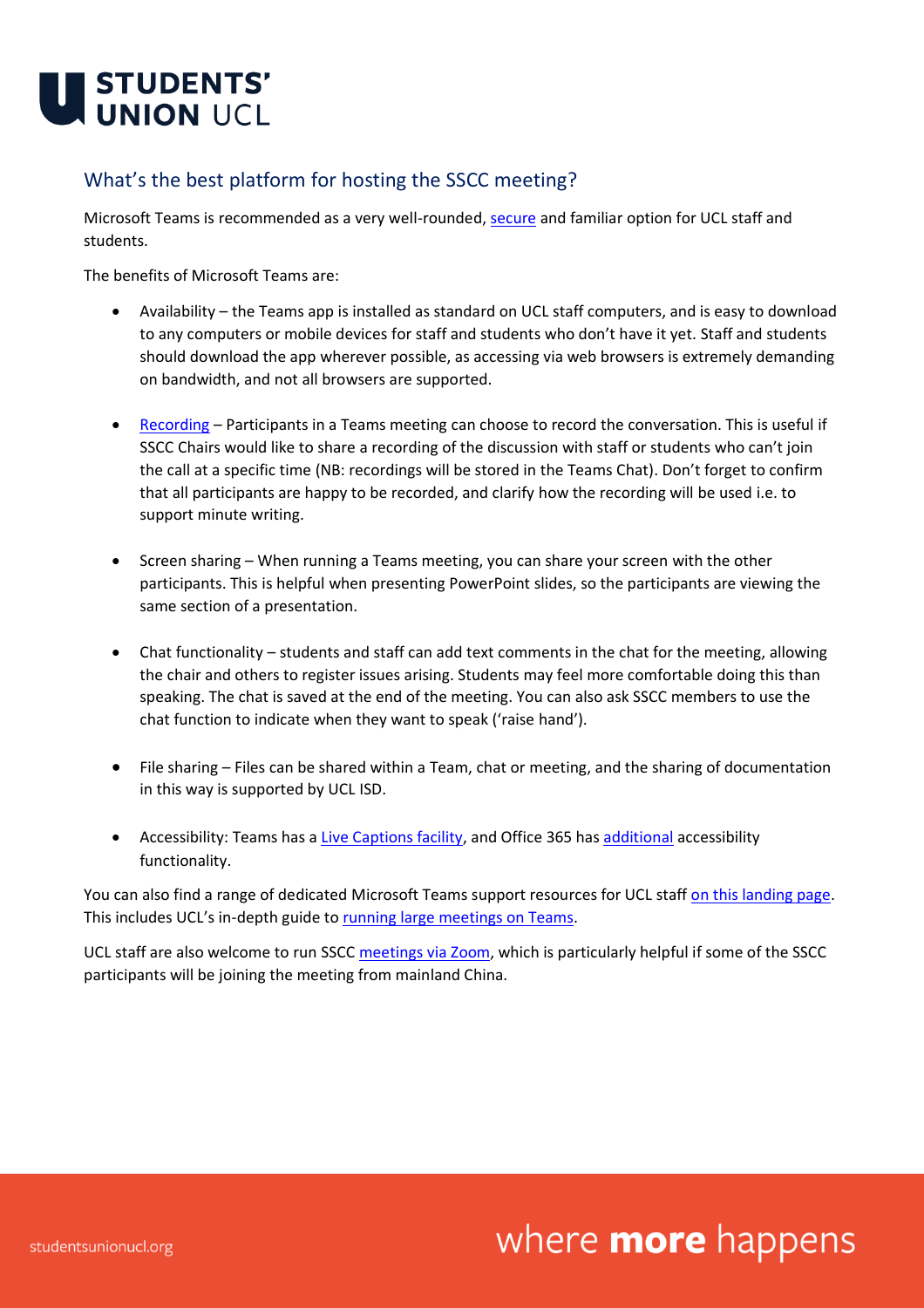

#### How can SSCC staff Co-chairs prepare for a remote SSCC meeting?

Along with usual pre-meeting activities such as sending out the SSCC meeting agenda to participating staff and students, you may want to take the following steps to prepare specifically for a digital meeting:

- Consult students on pressing issues in the department Staff or Student Reps can use digital resources such as Moodle or Unitu to ask students to raise urgent issues in the department ahead of SSCC meetings. This is particularly valuable as UCL transitions to remote teaching and learning.
- Store all relevant documents in the 'Files' section of the MS Teams event This helps students who may have missed earlier emails with key documents. You may want to include some "ground rules" such as muting microphones when not talking and/or policies on recording in the 'Files' section of the event. The more material that can be collected and shared in advance the better, as this allows the participants to review and digest offline and come to the meeting with comments and questions.
- Split up the agenda with your student Co-chair It can be helpful to discuss a division of agenda items between yourself and the student SSCC Chair, as seeing a fellow student leading the conversation may encourage Reps to make more contributions in the meeting. An online pre-meet with the student Co-chair is also a good opportunity to check they're comfortable running a Teams meeting.

#### Tips on running a digital SSCC meeting

The following measures may help the department make the most of a remote SSCC meeting:

- Sound quality is best if a mic and headset is used. It is recommended that the Co-chairs do this if they have one to hand.
- At the start of the meeting, explain if the meeting will be recorded.
- It is a good idea to mute all participants on entry to the meeting to reduce background noise/interference. You could ask students to signal in the Chat if they want to add something to a discussion. Don't forget to let members know that information shared in the 'Chat' function is subject to GDPR and Freedom of Information requests.
- Video calling can help you make a point in digital meetings but can be demanding on the bandwidth. You might want to ask participants to switch their webcam on only when speaking. Participants can also choose to switch off all incoming video if they have limited bandwidth. Participants can [blur](https://liveuclac.sharepoint.com/sites/SharePointandMicrosoftTeams/SitePages/Background-Effects.aspx)  [their background,](https://liveuclac.sharepoint.com/sites/SharePointandMicrosoftTeams/SitePages/Background-Effects.aspx) or choose a custom background when presenting in a meeting. They can also choose to keep their video off if they do not want their face to be on any recording.
- It's worth checking in on members occasionally during the meeting, just to check they can all still hear you and contribute when they need to.

# where **more** happens